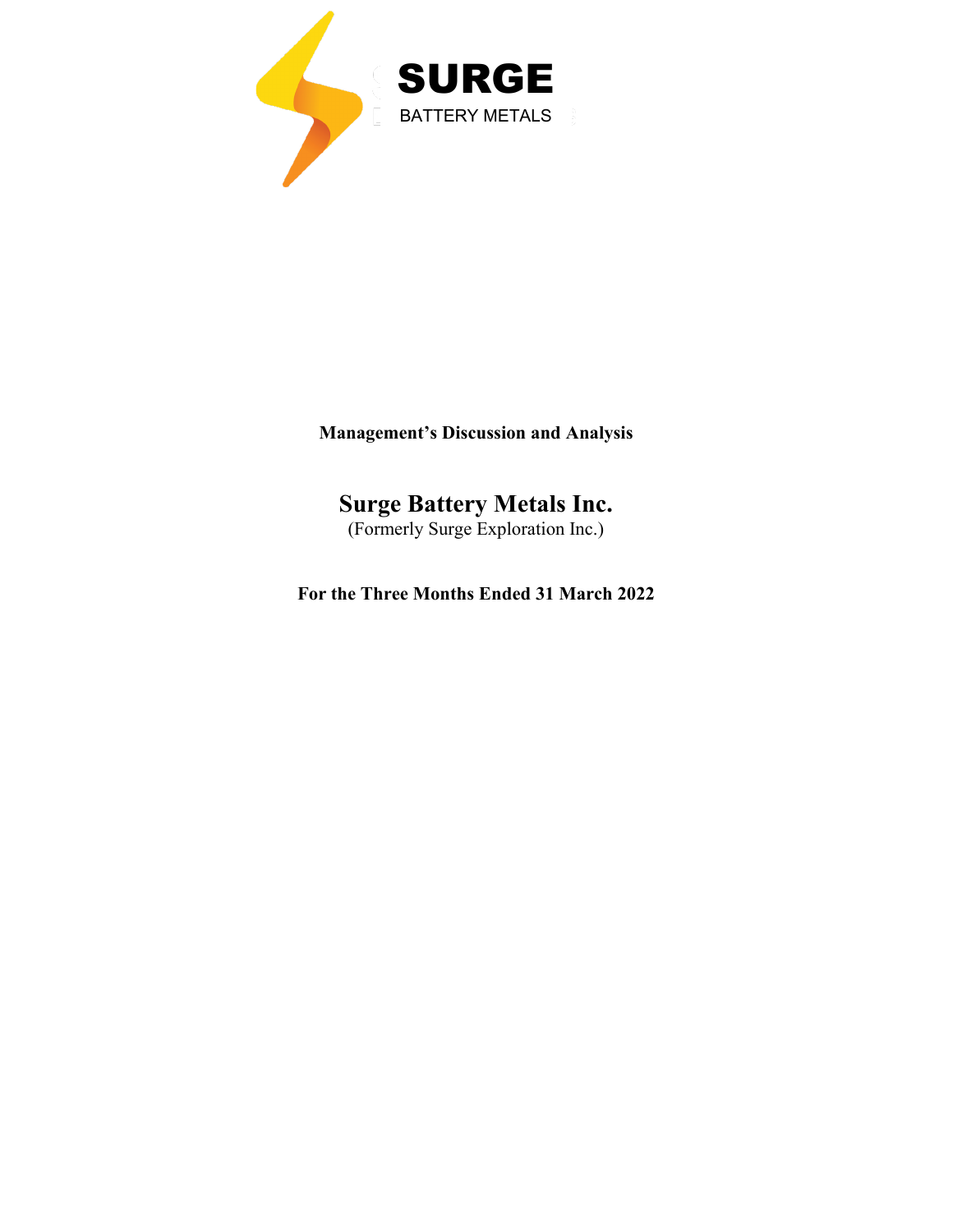*The following management discussion and analysis ("MD&A") should be read in conjunction with the audited consolidated financial statements and accompanying notes ("Financial Statements") of Surge Battery Metals Inc. (formerly Surge Exploration Inc.) (the "Company") for the three months ended 31 March 2022 and the audited consolidated financial statements for the year ended December 31, 2021. Results have been prepared using accounting policies in compliance with International Financial Reporting Standards ("IFRS") as issued by the International Accounting Standards Board ("IASB"). All monetary amounts are reported in Canadian dollars unless otherwise indicated. This MD&A is dated 13 May 2022.*

*This MD&A contains forward-looking information. See "Forward-Looking Information" and "Risks and Uncertainties" for a discussion of the risks, uncertainties and assumptions relating to such information.*

*For further information on the Company reference should be made to the Company's public filings which are available on SEDAR website [\(www.sedar.com\)](http://www.sedar.com/).*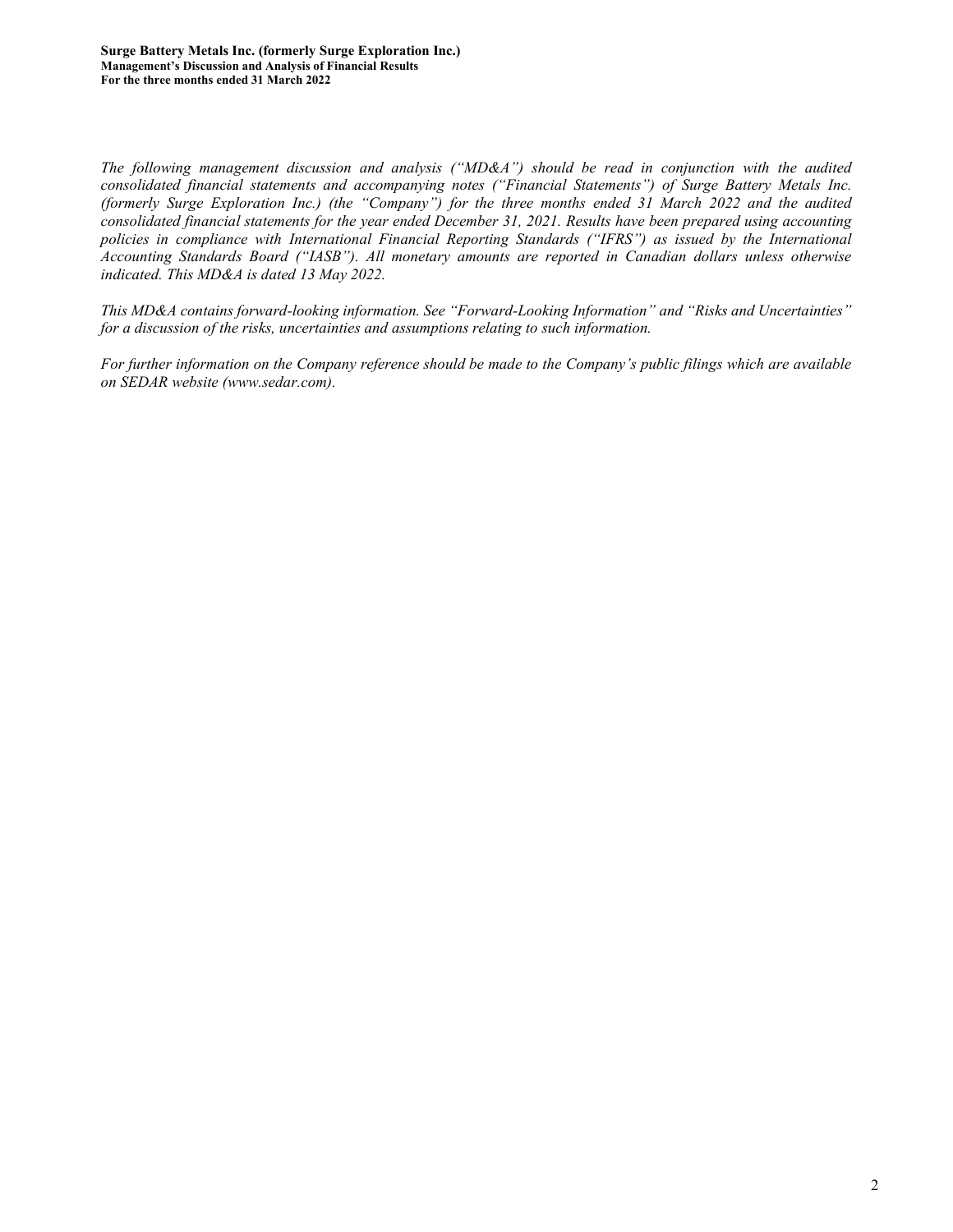# **DESCRIPTION OF BUSINESS**

Surge Battery Metals Inc. (formerly Surge Exploration Inc.), ("Surge Battery" or the "Company") was incorporated under the Company Act (British Columbia) on 19 June 1987 and continued to the jurisdiction of the Canada Business Corporation Act on 13 August 1997. The Company trades on the TSX Venture Exchange (the "Exchange") under symbol SUR. The Company is an exploration stage company engaged in the acquisition, exploration and development of mineral properties.

The address of the Company's corporate office and principal place of business is Suite 1220, 789 West Pender Street, Vancouver B.C., V6C 1H2.

On 25 May 2020, the Company consolidated its share capital on a one (1) new common share without par value for every ten (10) existing common shares without par value. No fractional shares were issued as a result of the consolidation. Instead, all fractional shares equal or greater to one-half were rounded to the next whole share. The Company's outstanding options and warrants were adjusted on the same basis. Unless otherwise stated, the number of shares, options, warrants and the exercise prices of options and warrants presented in these consolidated audited financial statements have been adjusted to include the effect of this share consolidation.

On 15 March 2020, several measures have been implemented in Canada and the rest of the world in response to the increased impact from the novel coronavirus (COVID-19). The Company continues to operate its business at this time. While the impact of COVID-19 is expected to be temporary, the current circumstances are dynamic and the impacts of COVID-19 on business operations cannot be reasonably estimated at the time. The Company anticipates this could have an adverse impact on its business, results of operations, financial position and cash flows.

On 31 August 2021, the Company's common shares have begun trading on the OTCQB Venture Market under the stock symbol NILIF.

Unless the context suggests otherwise, references to the "Company" or "we", "us", "our" or similar terms refer to Surge Battery Metals Inc. (formerly Surge Exploration Inc.)

#### **FORWARD-LOOKING STATEMENTS**

This report may contain forward-looking statements that involve a number of known and unknown risks and uncertainties including statements regarding the outlook of Surge Battery's business and results of operations. By their nature, these risks and uncertainties could cause actual results, performance and achievements to differ materially from those indicated. Such factors include, without limitation, risks inherent in mineral exploration, the Company's history of operating losses and uncertainty of future profitability, uncertainty of access to additional capital, and environmental risks. Readers should not place undue reliance on these forward-looking statements which speak only as of the date the statements were made, and are also advised to consider such forward looking statements while considering the risks set forth below.

Surge Battery Metals Inc. (formerly Surge Exploration Inc.) disclaims any intention or obligation to update or revise any forward-looking statements, whether as a result of new information, future events, or otherwise, except as is required by applicable securities regulations.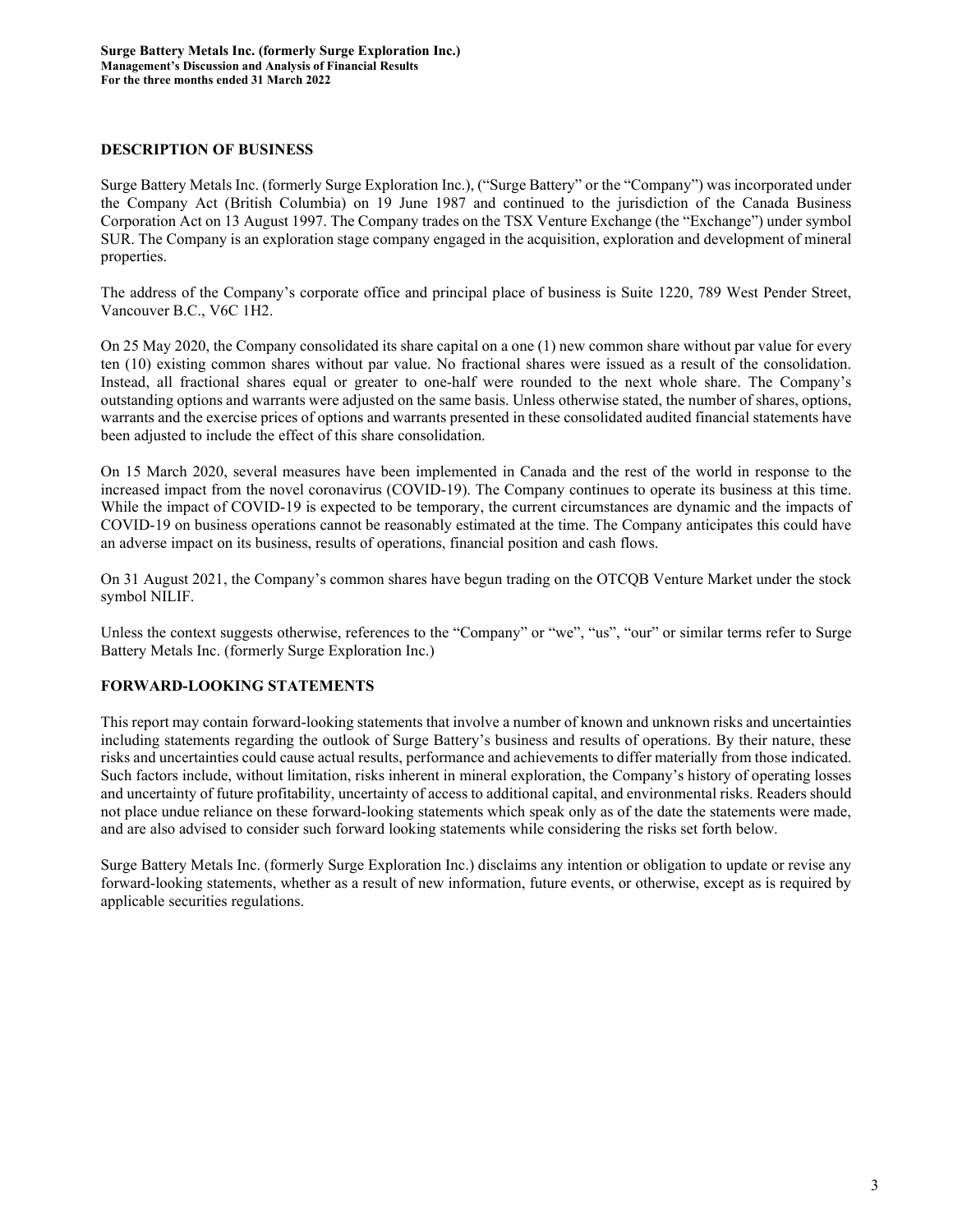#### **PROJECT OVERVIEW**

#### **Quatse Lake**

On 17 October 2019 the Company entered into a property option agreement to acquire a 100-per-cent interest in three mineral claims known as the Caledonia, Cascade and Bluebell, subject to a 2-per-cent net smelter return (NSR). The claims are located in the Nanaimo mining district of northern Vancouver Island. Finder's fee of 80,000 shares (with a fair value of \$2,800) were issued.

The terms of the option agreement are:

- (a) By making cash payments to the Optionor as follows:
	- i) \$10,000 upon Exchange approval (paid);
	- ii) \$10,000 on the first anniversary of Exchange approval (paid);
	- iii) \$15,000 on the second anniversary of Exchange approval (paid);
	- iv) \$20,000 on the third anniversary of Exchange approval; and
	- v) \$45,000 cash on the fourth anniversary of Exchange approval.
- (b) Completing the issuance to the Optionor of 100,000 fully paid and non-assessable common shares in the capital of the Optionee (the "Consideration Shares") as follows:
	- i) 20,000 Consideration Shares upon receipt of Exchange approval (issued with a fair value of \$7,000);
	- ii) 20,000 Consideration Shares on or before the one (1) year anniversary of Exchange approval (200,000 issued with a fair value of \$16,000;
	- iii) 20,000 Consideration Shares on or before the two (2) year anniversary of Exchange approval (200,000 issued with a fair value of \$74,000);
	- iv) 20,000 Consideration Shares on or before the three (3) year anniversary of Exchange approval; and
	- v) 20,000 Consideration Shares on or before the four (4) year anniversary of Exchange approval.
- (c) Incurring cumulative minimum expenditures of \$200,000 in exploration expenditures on the property on or before the (4) year anniversary of Exchange Approval.

On 1 November 2019, the Company entered into a purchase and sale agreement with John Malcolm Bell (Vendor) to acquire four mineral claims comprising 1,786 hectares located near Quatse Lake, in the Nanaimo Mining Division of British Columbia. The Company made cash payment of \$3,657 upon signing the agreement and issued the Vendor 100,000 fully paid and non-assessable common shares with a fair value of \$25,000 upon acceptance of the agreement by Exchange during the 2019 fiscal year.

#### *Northern Nevada*

During the year ended 31 December 2021, the Company finalized plans to acquire 38 mineral claims, located in township 44 north, range 65 east, sections 13, 14, 23 and 24. The claims are valid and have been properly recorded with both the U.S. Bureau of Land Management and the Elko county, Nevada, recorder. The company refers to this series of mineral claims as the Northern Nevada lithium project.

On 28 June 2021, the Company acquired 38 mineral claims in Northern Nevada. The terms of the mineral claim acquisition are:

- (a) Making a cash payment to the vendor in the amount of \$12,000 (U.S.) upon signing of the agreement (paid); and
- (b) Issuing to the vendor 250,000 paid and non-assessable common shares in the capital of the Company upon acceptance of the agreement by the Exchange (issued with a fair value of \$63,750).

The Northern Nevada lithium project is located in the Granite Range about 34 line kilometres southeast of Jackpot, Nev., about 73 line km north-northeast of Wells, Nev. The target is a Thacker Pass or Clayton Valley-type lithium clay deposit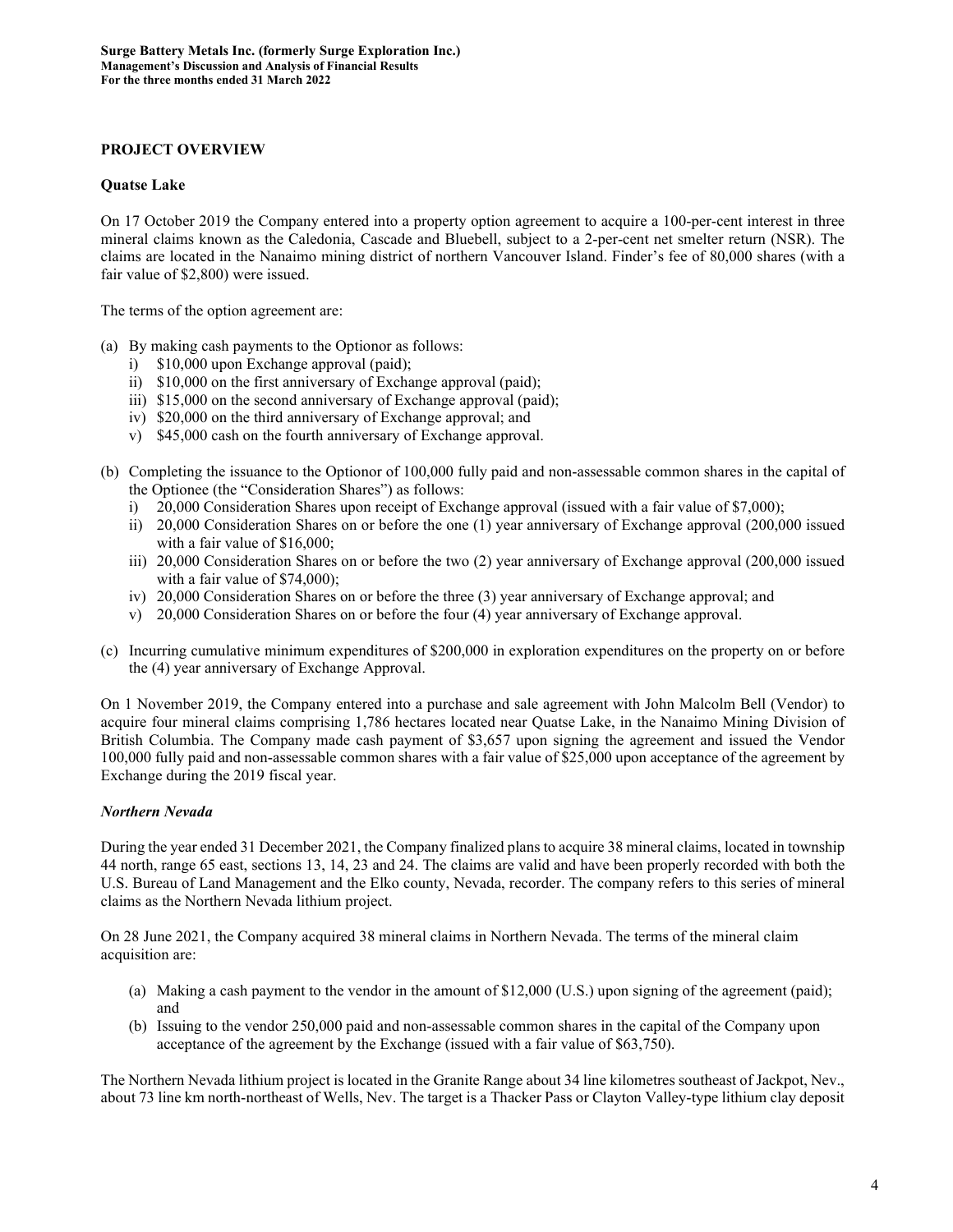in volcanic tuff and tuffaceous sediments of the Jarbidge rhyolite package. The project area was first identified in public domain stream sediment geochemical data with follow-up sediment sampling and geologic reconnaissance.

#### *San Emidio*

On 16 September 2021, and approved by the Exchange on 23 September 2021 (the "Effective Date"), the Company entered into an option agreement with Lithium Corp., whereby the Company may earn an undivided 80-per-cent interest in the existing San Emidio Desert lithium project that consists of 35 mineral claims located northeast of Reno, Nevada, referred to as the San Emidio lithium property.

The terms of the acquisition are:

- (a) Making a cash payment to the vendor in the amount of \$50,000 (U.S.) (paid) and issuing 200,000 common shares upon signing of the agreement (issued with a fair value of \$68,000);
- (b) \$70,000 (U.S.) and \$30,000 (U.S.) in common shares on or before the first anniversary of the Effective Date;
- (c) \$70,000 (U.S.) and \$30,000 (U.S.) in common shares on or before the second anniversary of the Effective Date;
- (d) \$70,000 (U.S.) and \$50,000 (U.S.) in common shares on or before third anniversary of the Effective Date;
- (e) \$70,000 (U.S.) and \$70,000 (U.S.) in common shares on or before the fourth anniversary of the Effective Date; and
- (f) \$70,000 (U.S.) and \$90,000 (U.S.) in common shares on or before the fifth anniversary of the Effective Date.

On 20 September 2021, the Company issued 71,200 finder's shares valued at \$24,208 in relation to the San Emidio property.

On March 2, 2022, Surge Battery Metals Inc. has amended the property option agreement now dated March 23, 2022, with Paul Lechler, John Van de Sand, David White and Darren Howe, whereby the company may earn an undivided 80 per-cent interest in 16 mineral claims comprising 640 acres located within Nevada's San Emidio desert. These lithium exploration claims, referred to as the Galt claim group, adjoin the company's existing San Emidio desert lithium claims.

The proposed consideration for the undivided 80-per-cent interest in the Galt claim group is as follows:

- (a) \$20,000 (U.S.) to be paid upon exchange approval; (Paid)
- (b) One million vested restricted common shares of Surge to be issued upon exchange approval, which shares shall vest and be released as follows: 25 per cent released upon exchange approval and 25 per cent released each threemonth period thereafter. The shares will be issued pro rata as to 25 per cent to each individual optionor; (issued)
- (d) Four million warrants, whereby each warrant will entitle the optionors to purchase one additional common share of Surge with an exercise price of 30 cents per share for a period of five years from exchange approval and vesting on the same schedule as the restricted shares; (issued 25%)
- (e) \$10,000 (U.S.) each year on the anniversary of exchange approval of the transaction for five years.

All securities issued in connection with the transaction are subject to a four-month-and-a-day hold period in accordance with Canadian securities laws.

#### Expenditure and work commitment

Incur a minimum in Expenditures for exploration and development work on the property of \$1 million (U.S.) as follows:

- (a) \$100,000 (U.S.) of expenditures to be incurred, or caused to be incurred, by the optionee on the property on or before the first anniversary of the effective date;
- (b) A cumulative total of \$250,000 (U.S.) of expenditures to be incurred, or caused to be incurred, by the optionee on the property on or before the second anniversary of the effective date;
- (c) A cumulative total of \$450,000 (U.S.) of expenditures to be incurred, or caused to be incurred, by the optionee on the property on or before the third anniversary of the effective date;
- (d) A cumulative total of \$700,000 (U.S.) of expenditures to be incurred, or caused to be incurred, by the optionee on the property on or before the fourth anniversary of the effective date; and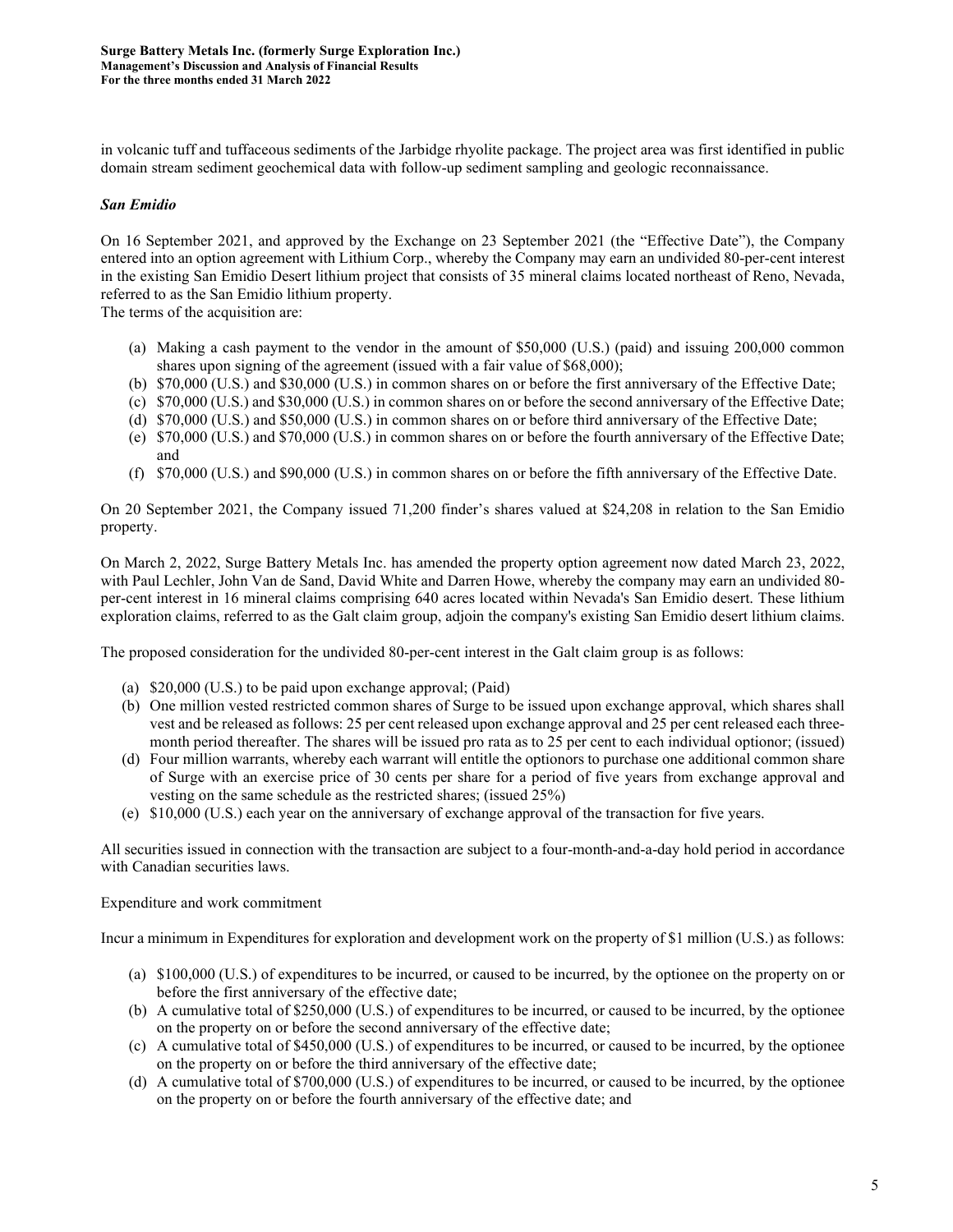- (e) A cumulative total of \$1-million (U.S.) of expenditures to be incurred, or caused to be incurred, by the optionee on the property on or before the fifth anniversary of the effective date.
- (a) Expenditure and work commitment

# *Nickel Project*

On July 7, 2021, the Company entered into an option agreement with Nickel Rock Resources Inc., whereby the Company can acquire an 80-per-cent interest in claims in the Mount Sidney Williams area, located in Northern British Columbia. The transaction is a related party transaction due to officers in common between Nickel Rock Resources Inc. and the Company.

Under the terms of the agreement, the Company will earn an 80-per-cent interest in the property by issuing five million shares on closing (issued with a fair value of \$1,075,000) and incurring \$200,000 in exploration expenditures over a twoyear period. A portion of the property is subject to a pre-existing 2.0-per-cent NSR held by an arm's-length third party.

#### **Qualified Person Statement**

"Project Overview" and "Subsequent Event" sections of this MD&A have been reviewed and approved for technical content by Bill Morton, P.Geo., an independent consulting geologist and a Qualified Person under the provisions of NI 43-101.

#### **SELECTED ANNUAL AND QUARTERLY FINANCIAL INFORMATION**

#### **Selected Annual Financial Information**

Unless otherwise noted, all currency amounts are stated in Canadian dollars. The following table summarizes selected financial data for Surge Battery Metals Inc. (formerly Surge Exploration Inc.) for each of the three most recently completed financial years. These information set forth below should be read in conjunction with the audited consolidated financial statements, prepared in accordance with IFRS, and related notes.

|                                              | Years Ended 31 December |         |           |
|----------------------------------------------|-------------------------|---------|-----------|
|                                              | 2021                    | 2020    | 2019      |
|                                              |                         |         |           |
| Total revenues                               |                         |         |           |
| General and administrative expenses          | 2,817,251               | 371,351 | 877,658   |
| Loss before other items in total             | 2,817,251               | 371,351 | 877,658   |
| Net loss                                     | 2,153,331               | 382,634 | 1,577,579 |
| Net loss per share $-$ Basic & fully diluted | (0.03)                  | (0.04)  | (0.19)    |
| Total assets                                 | 6,066,856               | 270,735 | 531,470   |
| Cash dividends declared per share            | Nil                     | Nil     | Nil       |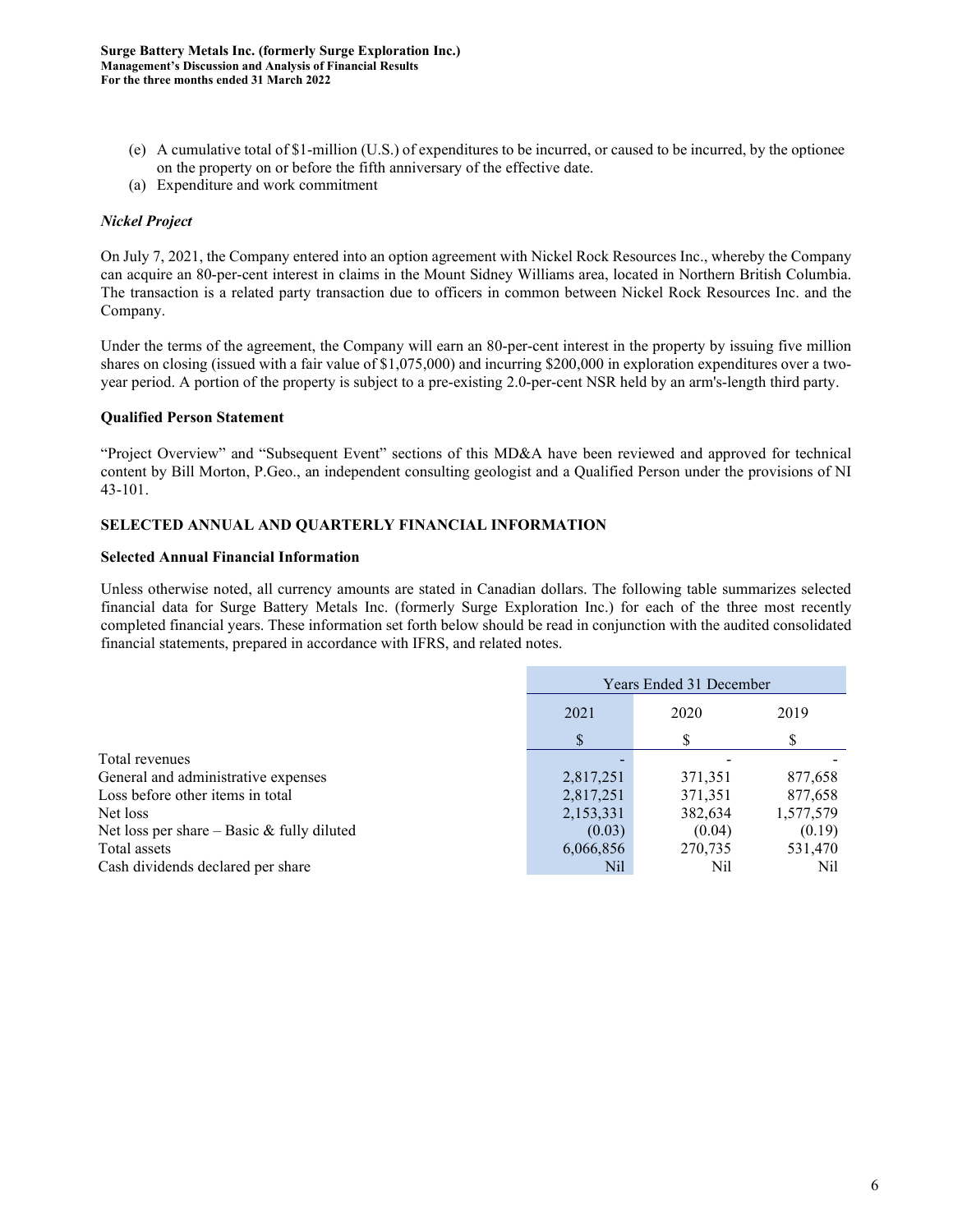# **Selected Quarterly Financial Information**

The following table sets out Surge Exploration's summarized quarterly results for each of the eight most recently completed quarters. This financial data has been prepared in accordance with IFRS. All amounts are shown in Canadian dollars*.* 

|                                       | 31 Mar<br>2022 | 31 Dec<br>2021 | 30 Sep<br>2021 | $31$ Jun<br>2021 | 31 Mar<br>2021 | 31 Dec<br>2020 | 30 Sep<br>2020           | $30$ Jun<br>2020 |
|---------------------------------------|----------------|----------------|----------------|------------------|----------------|----------------|--------------------------|------------------|
|                                       |                | Φ<br>Φ         | D.             | D                |                |                | D                        | <sup>\$</sup>    |
| Net Sales / Revenue                   | -              | -              | ۰.             |                  | -              |                | $\overline{\phantom{0}}$ |                  |
| Comprehensive Loss<br>for the quarter | 811,602        | 583,938        | 1,330,666      | 173,329          | 65,398         | 67,715         | 109,343                  | 93,299           |
| Diluted Income                        |                |                |                |                  |                |                |                          |                  |
| (Loss) per share                      | \$(0.009)      | \$(0.01)       | \$(0.11)       | \$(0.00)         | \$(0.00)       | \$(0.01)       | \$(0.01)                 | \$(0.01)         |

# **RESULTS OF OPERATIONS**

# **For the period ended 31 March 2022 compared to the period ended 31 March 2021.**

Comprehensive loss for the period ended 31 March 2022 was \$811,602 as compared to \$65,398 for the same period in 2021. The increase in comprehensive loss of \$746,204 was mainly attributable to the net effect of:

- Increase of \$7,271 in consulting fees, from \$105,229 in 2021 to \$112,500 in 2022.
- Decrease of \$11,493 in accounting and audit fees, from \$21,839 in 2021 to \$33,332 in 2022.
- Increase of \$628,863 in marketing and communications, from \$2,158 in 2021 to \$631,021 in 2022.
- Increase of \$15,850 in office expenses, from \$836 in 2021 to \$16,686 in 2022.
- Decrease of \$9,359 in transfer agent and regulatory fees, from \$24,199 in 2021 to \$14,840 in 2022.
- Decrease of \$589,480 in share-based payments, from \$589,480 in 2021 to \$nil in 2022.
- Decrease of \$17 in service charges, from \$479 in 2021 to \$462 in 2022.
- Increase of \$1,320 in travel, lodging, and food, from \$0 in 2021 to \$1,320 in 2022.
- Increase of \$2,787 in foreign exchange loss, from \$272 in 2021 to \$3,059 foreign exchange (gain)/loss.
- Decrease of \$84,962 in gain on write-off of accounts payable, from \$84,962 in 2021 to \$nil in 2022.
- Decrease of \$598,088 in gain on marketable securities, from \$598,088 in 2021 to \$nil in 2022.

# **LIQUIDITY AND CAPITAL RESOURCES**

As at 31 March 2022 the Company had \$3,390,592 in cash compared to \$3,969,954 as at 31 December 2021. Working capital of \$3,142,657 as at March 31, 2022 as compared to \$4,050,266 as at 31 December 2021.

During the period ended 31 March 2022, the Company had cash generated through the operating activities in the amount of \$40,465 compared to cash used for operations in the amount of \$367,472 in the period ended 31 March 2021.

During the period ended 31 March 2022, the Company had the cash used for investing activities of \$619,827 compared to \$788,088 during the period ended 31 March 2021. The increase in the cash used for investing activities in the current year are due to the exploration and evaluation of property expenditures.

During the period ended 31 March 2022, the Company generated \$nil from financing activities compared to \$2,400,000 during the period ended 31 March 2021. The decrease in cash in the period was due to the issuance of common shares.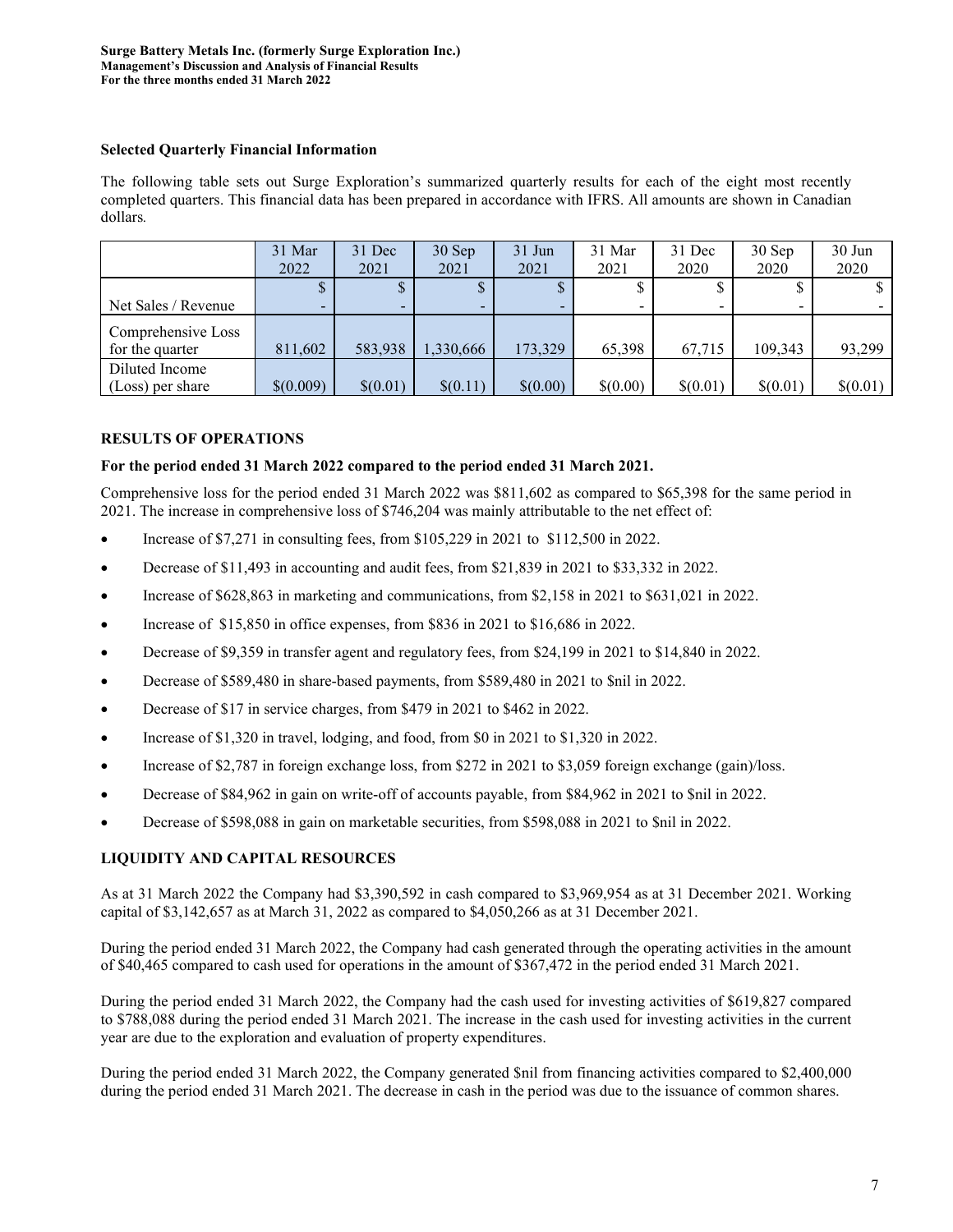From time to time the Company works to raise additional capital through private placements and other forms of equity financing. Its ability to fund exploration projects is dependent upon its ability to obtain sufficient funding for operations and is ultimately dependent on the recoverability of the amounts capitalized to mineral exploration properties. The Company has not yet determined whether its mineral properties contain mineral reserves that are economically recoverable, and accordingly, the success of any further exploration or development prospects cannot be assured. Because the Company is not yet a producer, the primary source of future funds is through the sale of additional equity capital and optioning of resource properties. There is no assurance that the Company will be successful in raising sufficient capital to meet its obligations. If it is not successful in raising sufficient capital, it may have to curtail or otherwise limit operations. These material uncertainties cast significant doubt upon the Company's ability to continue as a going concern.

# **RELATED PARTY TRANSACTIONS**

For the period ended 31 March 2022 and 2021, the Company had transactions with Nickel Rock Resources Inc. (formerly Nevada Energy Metals Inc.), a company with certain directors, officers, and former officers in common with the Company.

#### **Key management personnel compensation**

The remuneration of directors and other members of key management for the period ended 31 March 2022 and 2021 as follows:

| Period ended 31 March                                            | 2022          |        |
|------------------------------------------------------------------|---------------|--------|
|                                                                  |               |        |
| Short-term benefits $-\tilde{\ }$ consulting and management fees | 33,000        | 26,000 |
|                                                                  |               |        |
| Total related party expenses                                     | <b>33,000</b> | 26,000 |

Related party transactions for the period ended 31 March 2022 and 2021 summarized as follows:

| 31 March                                                                                   | 2022             | 2021             |
|--------------------------------------------------------------------------------------------|------------------|------------------|
|                                                                                            | S                |                  |
| Consulting fees to Company controlled by CFO<br>Consulting fees to the Corporate Secretary | 15,000<br>18,000 | 11,000<br>15,000 |
| <b>Total related party expenses</b>                                                        | 33,000           | 26,000           |

The liabilities of the Company include the following amounts due to related parties:

| As at                               | <b>31 March 2022</b> | 31 December 2021 |
|-------------------------------------|----------------------|------------------|
|                                     |                      |                  |
| Former CFO                          | 1,076                | 1,076            |
| Nickel Rock Resources Inc.          | 13.349               | 13,349           |
|                                     |                      |                  |
| Total amount due to related parties | 14.425               | 14.425           |

These amounts are unsecured, interest-free and payable on demand.

# **OUTSTANDING SHARE DATA**

As at 31 March 2022, the Company had 95,655,820 common shares issued and outstanding (31 December 2021: 94,505,820) shares at the date of this MD&A.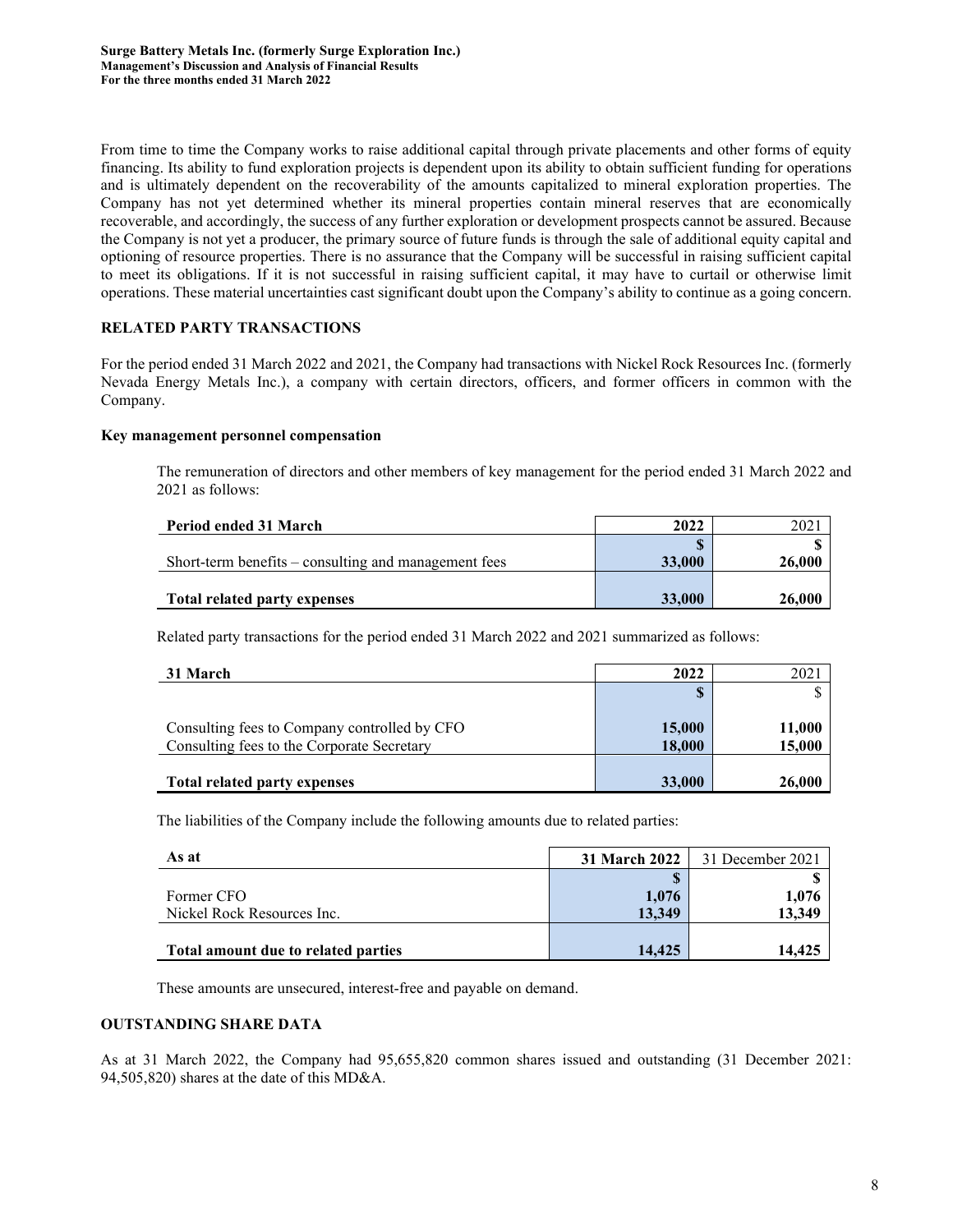The Company had 7,343,000 options and 16,151,388 warrants outstanding as at 31 March 2022 and as at the date of this MD&A.

On 25 May 2020, the Company consolidated its share capital on a one (1) new common share without par value for every ten (10) existing common shares without par value. No fractional shares were issued as a result of the consolidation. Instead, all fractional shares equal or greater to one-half were rounded to the next whole share. The Company's outstanding options and warrants were adjusted on the same basis. Unless otherwise stated, the number of shares, options, warrants and the exercise prices of options and warrants presented in these consolidated financial statements have been adjusted to include the effect of this share consolidation.

On 29 June 2020, the Company settled a legal claim by the former CFO. In the process of the settlement 92,862 common shares of the Company were returned to the treasury (see Debt Settlement and Mutual Release Agreement on the last page of this MD&A).

#### Private Placements

- On 4 February 2021, the Company issued 40,000,000 units at \$0.06 per unit for cash proceeds of \$2,400,000. Each Unit is comprised of one common share and one share purchase warrant which entitles the holder to purchase one additional common share at \$0.08 per share during the five years following the date of closing. The Company also paid finder fees in the amount of 3,950,000 common shares with a fair value of \$237,000 and 1,975,000 warrants with a fair value of \$213,675. The finders' warrants are exercisable at \$0.08 per share for five years and were valued using the Black Scholes Option Pricing Model with the following assumptions: expected life of 5 years, volatility of 160%, risk-free interest rate of 0.49%, and dividend yield of 0%.
- On 15 December 2021, the Company issued 5,138,890 flow-through (FT) units at \$0.18 per FT unit for gross proceeds of \$925,000. Each FT unit comprises one flow-through common share and one-half of one non-flowthrough share purchase warrant. Each whole share purchase warrant entitles the holder to purchase one additional common share at \$0.22 per share for two years following the date of closing. The flow-through premium recognized as a liability is \$179,861. The Company issued 411,110 finders' warrants with a fair value of \$36,544 and paid cash share issuance costs of \$87,185. The finders' warrants are exercisable at \$0.18 per share for two years and were valued using the Black Scholes Option Pricing Model with the following assumptions: expected life of 2 years, volatility of 132%, risk-free interest rate of 0.49%, and dividend yield of 0%.

Exploration and Evaluation Property Acquisition

- On 1 January 2021, the Company issued 200,000 common shares valued at \$16,000 in relation to the Quatse Lake property.
- On 16 July 2021, the Company issued 250,000 common shares valued at \$63,750 in relation to the Northern Nevada property.
- On 20 September 2021, the Company issued 200,000 common shares valued at \$68,000 and 71,200 finder's shares valued at \$24,208 in relation to the San Emidio property.
- On 25 October 2021, the Company issued 200,000 common shares valued at \$74,000 in relation to the Quatse Lake property.
- On 18 November 2021, the Company issued 5,000,000 common shares valued at \$ 1,075,000 in relation to the Nickel Project.
- On 25 March 2022, the Company issued 1,000,000 restricted common shares which shall vest and be released as follows: 25 per cent released upon exchange approval and 25 per cent released each three-month period thereafter. The shares will be issued pro rata as to 25 per cent to each individual optionor.
- On 25 March 2022, the Company issued shares in relation to service agreement entered into on 3 November 2021. The Company issued \$33,000 in Shares of the Company at a deemed value of \$0.33 per share and the Company also issued \$7,500 in Shares at a deemed value of \$0.15 per share as these services have now been performed. (Notes 7 and 13) These shares represent the initial share payment and the second share payment under the terms of the Amended Agreement.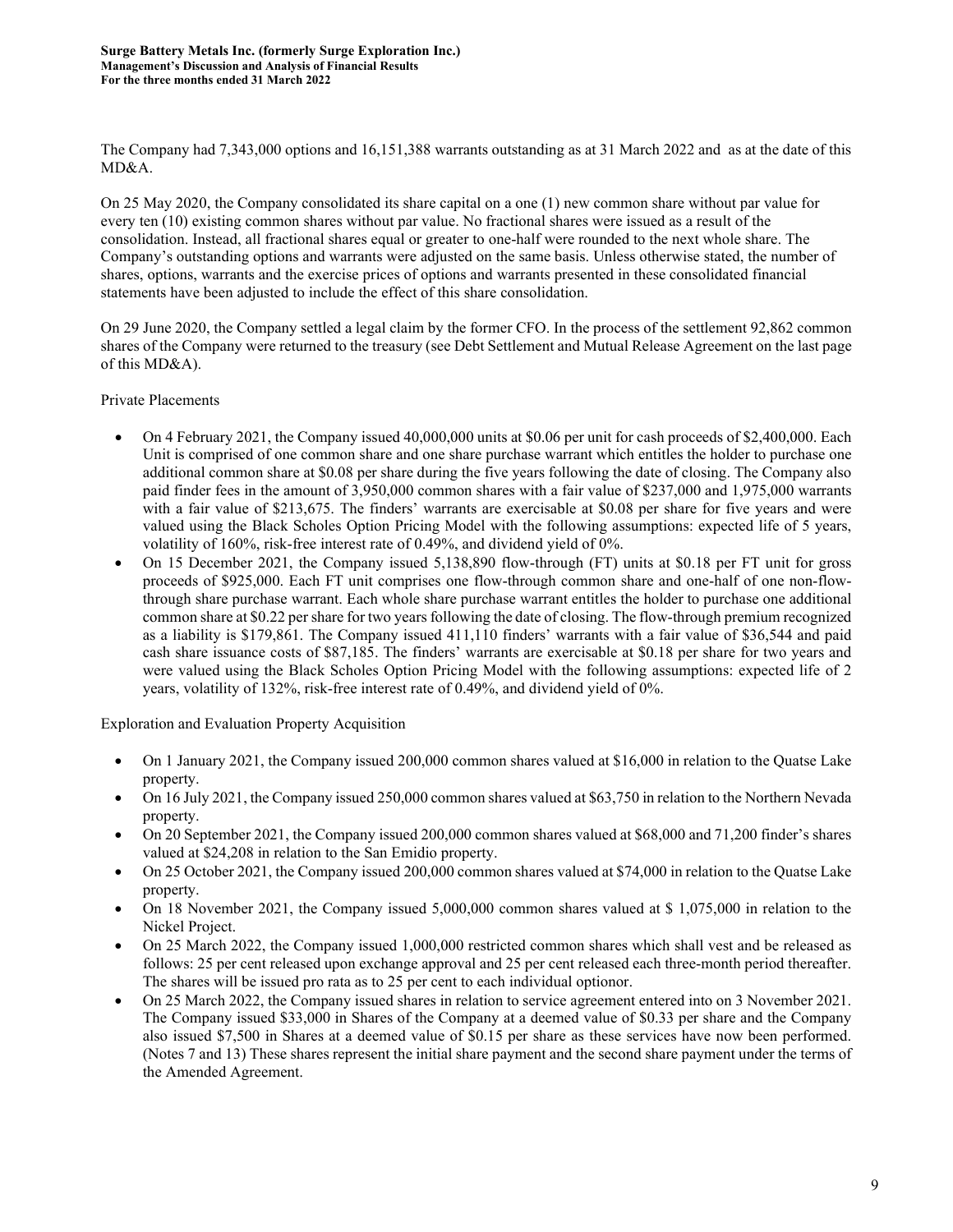The remaining share payments will be paid after the services have been performed and Notice has been given to the Exchange as follows:

- i. \$7,500 in Shares on or about May 30, 2022, issued at the deemed price per share less applicable discount to market; (paid)
- ii. \$7,500 in Shares on or about August 30, 2022, issued at the deemed price per share less applicable discount to market; and
- iii. \$7,500 in Shares on or about November 30, 2022 to be issued at the deemed price per share less applicable discount to market.

Issuance and Exercise of Options

- During the year ended 31 December 2021, the Company issued 4,000,000 options for a term of five years at an exercise price of \$0.105 per share.
- During the year ended 31 December 2021, the Company issued 850,000 options for a term of five years at an exercise price of \$0.06. These options were exercised at an exercise price of \$0.06 per share for gross proceeds of \$51,000.
- During the year ended 31 December 2021, the Company issued 390,000 options for a term of five years at an exercise price of \$0.19 per share.
- During the year ended 30 December 2021, the Company issued 2,500,000 options for a term of five years at an exercise price of \$0.165 per share.
- During the year ended 31 December 2021, the Company issued 500,000 options for a term of five years at an exercise price of \$0.21 per share.

Issuance and Exercise of Warrants

- During the year ended 31 December 2021, the Company issued 40,000,000 warrants at an exercise price of \$0.08 per share. The warrant term to expiry is five years.
- During the year ended 31 December 2021, the Company issued 2,569,444 warrants at an exercise price of \$0.12 per share. The warrant term to expiry is two years.
- During the year ended 31 December 2021, the Company issued 411,110 finders warrants at an exercise price of \$0.18 per share. The warrant term to expiry is two years.
- During the year ended 31 December 2021, the Company paid finder fees in the amount of 1,975,000 finder warrants in connection with the private placement. The finder's warrants have an exercise price of \$0.08 per share. The warrant term to expiry is five years.
- During the year ended 31 December 2021, the Company issued 28,804,166 common shares related to the exercise of 28,804,166 warrants at exercise price of \$0.08 per share for gross proceeds of \$2,304,400.
- On March 25, the company issued 4,000,000 vesting purchase warrants upon exchange approval of mineral property option agreement dated March 23, 2022, between Paul Lechler, John Van De Sand, David White, Darren Howe and Surge Battery Metals Inc (Notes 7 and 13). The purchase warrants are exercisable at \$0.30 per share for five years and were valued at \$353,320 using the Black Scholes Option Pricing Model with the following assumptions: expected life of 5 years, volatility of 107.29%, risk-free interest rate of 2.49%, and dividend yield of 0%.

# **CONTROLS AND PROCEDURES**

The Chief Executive Officer ("CEO") and Chief Financial Officer ("CFO") are responsible for designing internal controls over financial reporting in order to provide reasonable assurance regarding the reliability of financial reporting and the preparation of the Company's consolidated financial statements for external purposes in accordance with IFRS. The design of the Company's internal control over financial reporting was assessed as of the date of this MD&A.

Based on this assessment, it was determined that certain weaknesses may exist in internal controls over financial reporting. As indicative of many small companies, the lack of segregation of duties and effective risk assessment were identified as areas where potential weaknesses existed. The existence of these potential weaknesses is to be compensated for by senior management monitoring, which exists. The officers will continue to monitor very closely all financial activities of the Company and increase the level of supervision in key areas. It is important to note that this issue would also require the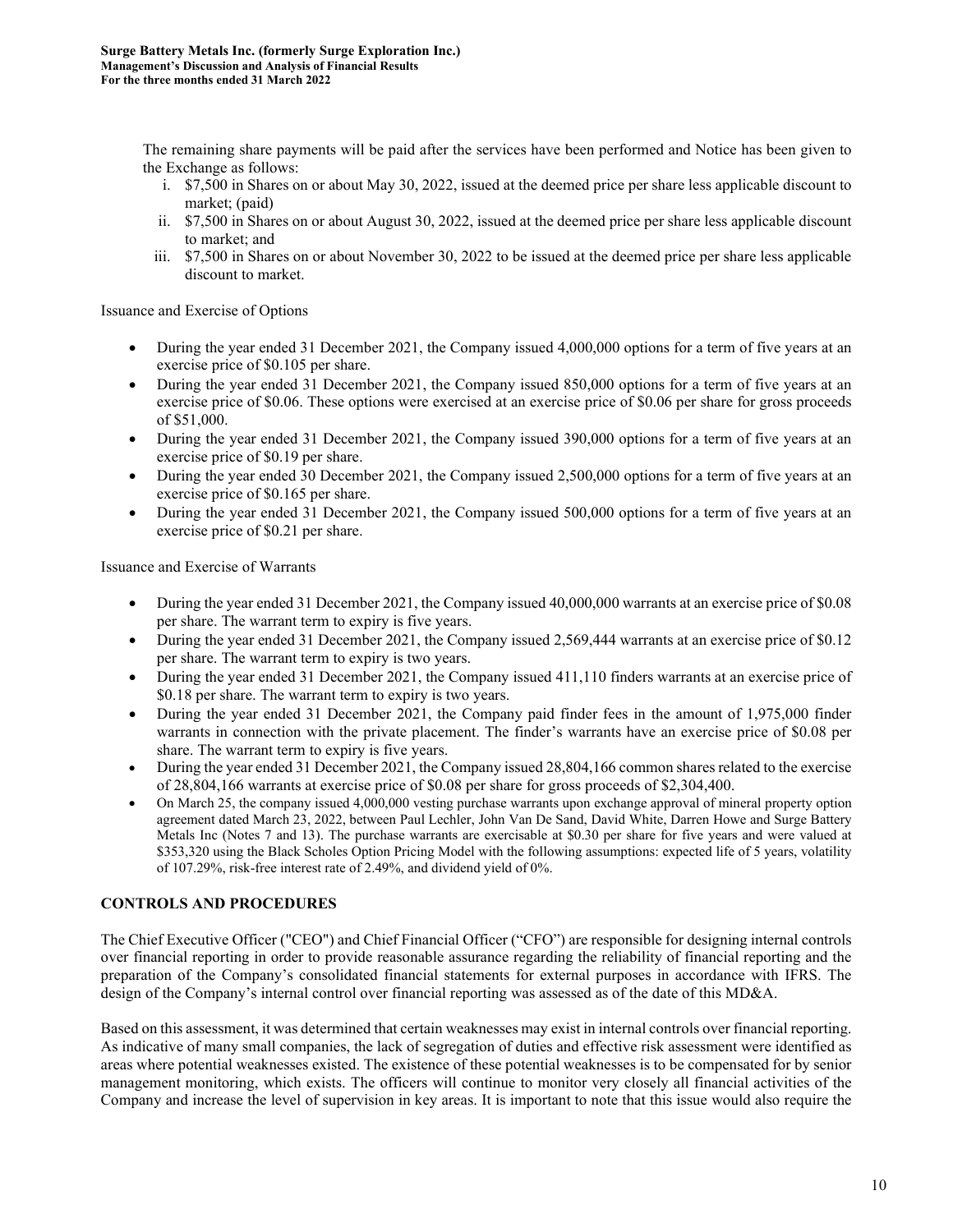Company to hire additional staff in order to provide greater segregation of duties. Since the increased costs of such hiring could threaten the Company's financial viability, management has chosen to disclose the potential risk in its filings and proceed with increased staffing only when the budgets and work load will enable the action. The Company has attempted to mitigate these weaknesses, through a combination of extensive and detailed review by the CFO of the financial reports. In contrast to the certificate required for non-venture issuers under National Instrument 52-109 Certificate of Disclosure in Issuers' Annual and Interim Filings ("NI 52-109"), Surge Exploration utilizes the Venture Issuer Basic Certificate which does not include representations relating to the establishment and maintenance of disclosure controls and procedures ("DC&P") and internal controls over financial reporting ("ICFR"), as defined in NI 52-109.

In particular, the certifying officers filing a Venture Issuer Basic Certificate do not make any representations relating to establishment and maintenance of:

- i) controls and other procedures designed to provide reasonable assurance that information required to be disclosed by the issuer in its annual filings, interim filings or other reports filed or submitted under securities legislation is recorded, processed, summarized and reported within the time periods specified in securities legislation; and
- ii) a process to provide reasonable assurance regarding the reliability of financial reporting and the preparation of financial statements for external purposes in accordance with the issuer's GAAP ("IFRS").

The Company's certifying officers are responsible for ensuring that processes are in place to provide them with sufficient knowledge to support the representations they are making in this certificate.

Investors should be aware that inherent limitations on the ability of Surge Battery's certifying officers to design and implement on a cost effective basis DC&P and ICFR as defined in NI 52-109 may result in additional risks to the quality, reliability, transparency and timeliness of interim and annual filings and other reports provided securities legislation.

# **RISK FACTORS**

The mineral industry involves significant risks. In addition to the risk factors described elsewhere in this MD&A, the risk factors that should be taken into account in considering Surge Battery's business include, but are not limited to, those set out below. Any one or more of these risks could have a material adverse effect on the future prospects of the Company and the value of its securities.

# **Current Global Financial Condition**

Current global financial conditions have been subject to increased volatility and turmoil. These factors may affect Surge Battery's ability to obtain equity financing in the future or, if obtained, to do so on terms favourable to the Company. If these increased levels of volatility and market turmoil continue, the Company's operations as well as the trading price of its common shares could be adversely affected.

#### **Industry and Mineral Exploration Risk**

Mineral exploration is highly speculative in nature, involves many risks and frequently is non-productive. There is no assurance that the Company's exploration efforts will be successful. At present, Surge Battery's projects do not contain any proven or probable reserves. Success in establishing reserves is a result of a number of factors, including the quality of the project itself. Substantial expenditures are required to establish reserves or resources through drilling, to develop metallurgical processes, and to develop the mining and processing facilities and infrastructure at any site chosen for mining. Because of these uncertainties, no assurance can be given that planned exploration programs will result in the establishment of mineral resources or reserves.

The Company may be subject to risks that could not reasonably be predicted in advance. Events such as labour disputes, environmental issues, natural disasters or estimation errors are prime examples of industry related risks. Surge Battery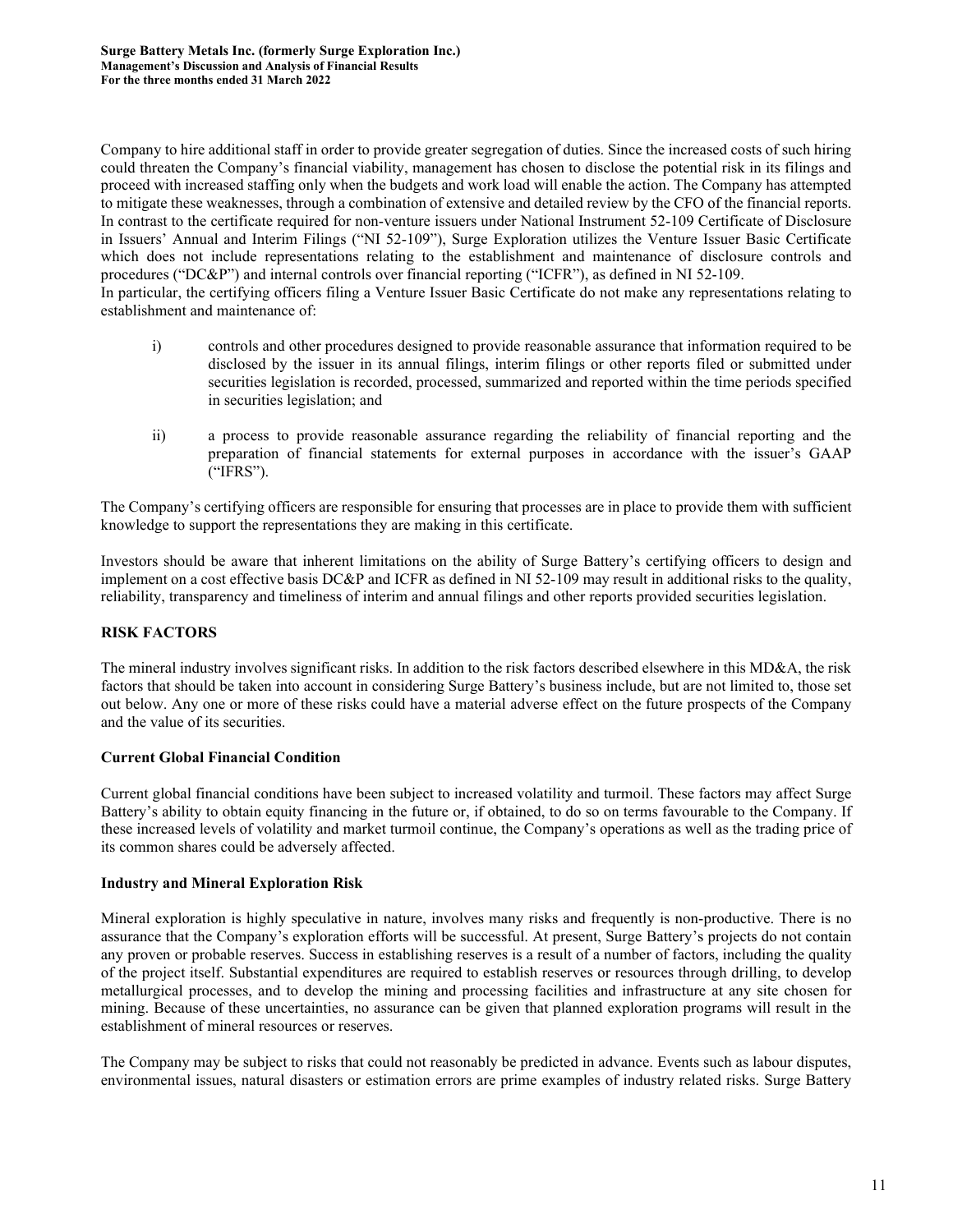attempts to balance these risks through insurance programs where required and ongoing risk assessments conducted by its technical team.

#### **Commodity Prices**

Surge Battery is in the business of exploring for base and precious metals, the market prices of which can fluctuate widely. Metal prices ultimately depend on demand in the end markets for which metals are used. Demand is affected by numerous factors beyond the Company's control, including the overall state of the economy, general level of industrial production, interest rates, the rate of inflation, and the stability of exchange rates, any of which can cause significant fluctuations in metals prices. Such external economic factors are in turn influenced by changes in international investment patterns, monetary systems and political developments. The price of metals has fluctuated widely in recent years and there are no assurances as to what will be the future prices of base and precious metals. In the course of its current operations, the Company does not enter into price hedging programs.

#### **Environmental**

Exploration projects and operations are subject to the environmental laws and applicable regulations of the jurisdiction in which Surge Battery operates. Environmental standards continue to evolve and the trend is to a longer, more complete and rigid process. The Company reviews environmental matters on an ongoing basis. If and when appropriate, the Company will make appropriate provisions in its financial statements for any potential environmental liability.

#### **Reliance upon Key Personnel**

The Company is dependent upon a number of key management and operational personnel, including the services of certain key employees. Its ability to manage activities, and hence its success, will depend in large part on the efforts of these individuals. During times when metals prices are strong, the Company faces intense competition for qualified personnel, and there can be no assurance that Surge Battery will be able to attract and retain such personnel at any time. Surge Battery does not maintain "key person" life insurance. Accordingly, the loss of the services of one or more of such key management personnel could have a material adverse effect on the Company.

#### **Insurance**

Surge Battery's insurance will not cover all the potential risks associated with its operations. In addition, although certain risks are insurable, it might be unable to maintain insurance to cover these risks at economically feasible premiums. Moreover, insurance against risks such as environmental pollution or other hazards as a result of exploration is not generally available to Surge Battery or to other companies in the mining industry on acceptable terms. The Company might also become subject to liability for pollution or other hazards that may not be insured against or that it may elect not to insure against because of premium costs or other reasons. Losses from these events may cause the Company to incur significant costs that could have a material adverse effect upon its financial performance and results of operations.

#### **Requirements to Obtain Government Permits**

Government approvals and permits are currently required in connection with Surge Battery's exploration activities, and further approvals and permits may be required in the future. The duration and success of the Company's efforts to obtain permits are contingent upon many variables outside of its control. Obtaining government permits may increase costs and cause delays depending on the nature of the activity to be permitted and the interpretation of applicable requirements implemented by the permitting authority. There can be no assurance that all necessary permits will be obtained and if obtained, that the costs involved will not exceed Surge Battery's estimates or that it will be able to maintain such permits. To the extent such approvals are required and not obtained or maintained, the Company may be prohibited from proceeding with planned exploration or development of mineral properties.

#### **Joint Ventures**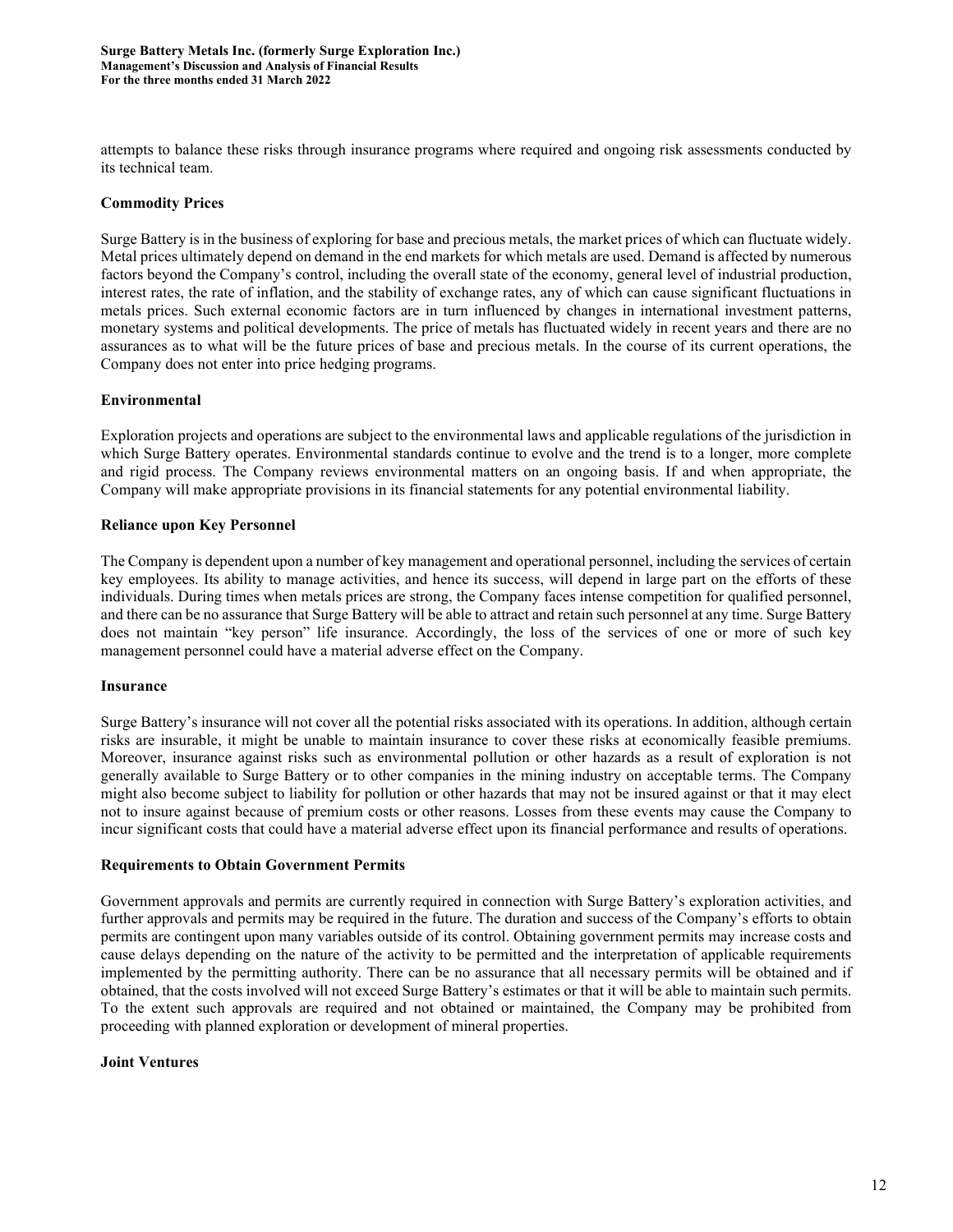From time to time Surge Battery may enter into one or more joint ventures. Any failure of a joint venture partner to meet its obligations could have a material adverse effect on such joint ventures. In addition, the Company might be unable to exert influence over strategic decisions made in connection with properties that are involved in such joint ventures.

# **Exploration Risks**

The exploration for and development of mineral deposits involves significant risks. Few properties that are explored are ultimately developed into producing mines. Whether a mineral deposit will be commercially viable depends on a number of factors, including: the particular attributes of the deposit, such as size, grade and proximity to infrastructure; metal prices, which are highly cyclical; and government regulation, including regulations relating to prices, taxes, royalties, land tenure, land use, importing and exporting of minerals and environmental protection.

Even if the Company identifies and acquires an economically viable ore body, several years may elapse from the initial stages of development until production. As a result, it cannot be assured that Surge Battery's exploration or development efforts will yield new mineral reserves or will result in any new commercial mining operations.

#### **Mineral Property Title Risk**

The acquisition of title to mineral properties is a very detailed and time-consuming process. Title to mineral concessions may be disputed. Although the Company believes it has taken reasonable measures to ensure proper title to its properties, there is no guarantee that title to any of the properties will not be challenged or impaired. Third parties may have valid claims underlying portions of Surge Battery's interests, including prior unregistered liens, agreements, transfers or claims, including aboriginal land claims, and title may be affected by, among other things, undetected defects or unforeseen changes to the boundaries of Surge Battery's properties by governmental authorities. As a result, the Company may be constrained in its ability to operate its properties or unable to enforce its rights with respect to its properties. An impairment to or defect in the title to the Company's properties could have a material adverse effect on its business, financial condition or results of operations. In addition, such claims, whether or not valid, would involve additional cost and expense to defend or settle.

# **Potential for Conflicts of Interest**

Certain of the Company's directors and officers may also serve as directors or officers of other companies involved in natural resource exploration and development or other businesses and consequently there exists the possibility for such directors and officers to be in a position of conflict. Surge Battery expects that any decision made by any of such directors and officers involving Surge Battery will be made in accordance with their duties and obligations to deal fairly and in good faith with a view to the best interests of Surge Battery and its shareholders, but there can be no assurance in this regard. In addition, each of the directors is required to declare and refrain from voting on any matters in which such director may have a conflict of interest or which are governed by the procedures set forth in applicable law.

#### **COMMITMENTS AND CONTINGENCIES**

As at 31 March 2022, the Company has \$813,957 (31 December 2021: \$925,000) remaining to be spent on qualifying Canadian exploration expenditures under the terms of the flow-through share agreements.

As at 31 March 2022, the Company owns exploration and evaluation properties. Management does not consider that any amounts related to decommissioning liabilities are payable although there is no assurance that a formal claim will not be made against the Company for some or all of these obligations in the future.

The Company has indemnified the subscribers of flow-through shares of the Company issued in prior years against any tax related amounts that may become payable as a result of the Company not making eligible expenditures.

The Company's exploration activities are subject to various Canadian federal and provincial laws and regulations governing the protection of the government. These laws and regulations are continually changing and generally becoming more restrictive. The Company conducts its operations so as to protect public health and the environment and believes its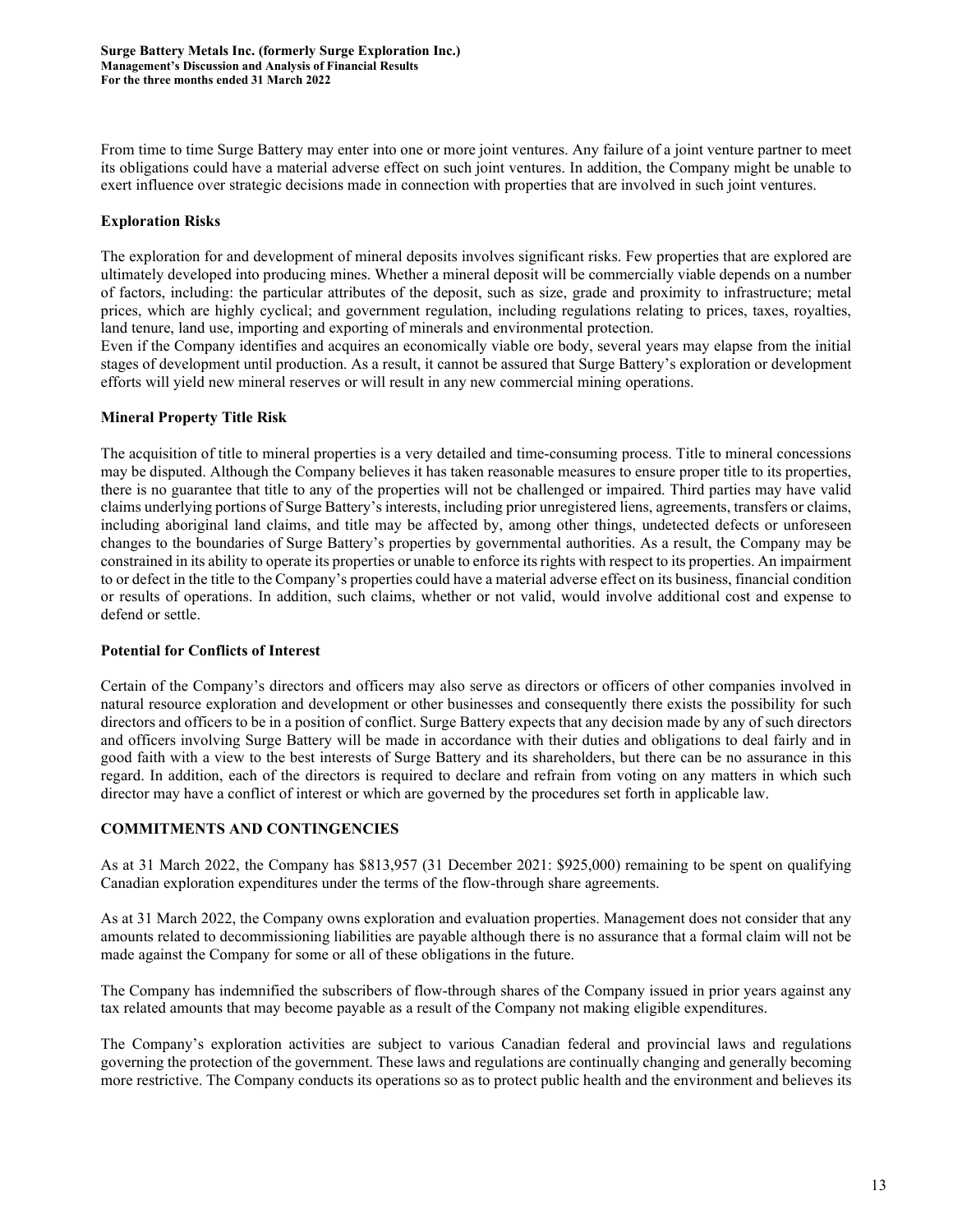operations are materially in compliance with all applicable laws and regulations. The Company has made, and expects to make in the future, expenditures to comply with such laws and regulations.

The Company has certain commitments to make payments or issue common shares related to various exploration and evaluation property agreements.

# **DEBT SETTLEMENT AND MUTUAL RELEASE AGREEMENT**

In 2018, the Company commenced legal action against the former CFO and his company (the "Creditor") for the former CFO's breach of common law and statutory fiduciary duties owed to the Company during the year ended 2018.

The Creditor filed a counterclaim against the Company in relation to the settlement of his prior year debts owed to him by the Company. Initially during year ended 31 December 2018, the Company and the Creditor entered into an agreement to settle an aggregate balance of \$56,395 (the "Debts") by the issuance of the Company's shares subject to certain terms of the agreement. The Company issued 92,862 common shares to settle a portion of the Debts as a result of regulatory restriction. The Creditor did not accept the settlement.

During the year ended 31 December 2020, the Company reached a debt settlement and mutual release agreement with the Creditor, in which the Creditor returned 92,862 common shares previously issued and to be returned to treasury, and the Company paid a sum of \$45,000 to settle the Debts claimed by the Creditor, realizing a gain of \$11,395. The Company and Creditor further mutually agreed to not take any further legal action against each other in relation to the subject matter of the settlement agreement.

During the period ended 31 March 2022, the Company recognized no gain related to the write off of accounts payable (31 December 2021, \$66,110).

# **SUBSEQUENT EVENTS**

On 6 April 2022, the Company has released additional soil geochemical results from its Nevada North lithium project (NNLP) in Elko county, Nevada.

Further to the preliminary results reported by the company on Dec. 31, 2021, Rangefront Mining Services collected 445 samples on lines spaced 100 metres apart. Results from this exploration work ranged from 29.1 parts per million to 5,120 parts per million lithium, with a median value of 244 parts per million lithium. Results included 89 samples with 1,000 or more parts per million lithium. The zone of highly anomalous samples extends about 1,700 metres east-west in two bands about 300 metres to 400 metres wide. Previous work on the property had returned values to 1,500 parts per million lithium in stream sediment samples. The anomalous samples appear to be in soils developed on airfall or water-lain rhyolitic tuff overlain by welded ash flow tuff. The company plans additional detailed exploration as soon as ground conditions permit.

On 13 April 2022, the Company has begun additional soil geochemical sampling to complete the soil survey previously cut short by poor weather conditions at its Nevada North lithium project (NNLP) in Elko county, Nevada.

Further to preliminary results reported by the company on Dec. 31, 2021, and April 6, 2022, Rangefront Mining Services has been contracted to complete a survey of over 500 additional samples on sampling lines spaced 100 metres apart.

On 20 April 2022, the Company has finalized its plans for a phase 1 drill program at the San Emidio lithium project located in the San Emidio desert, near Reno, Nev. The entire San Emidio Desert basin is a highly prospective lithium exploration zone and is about 38 kilometres long and up to 11 km wide at the widest point, with the central playa measuring about 8.5 km north-south and 4.5 km east-west.

The proposed four-hole drill program is designed to test a tight grouping of highly anomalous surface sediment sampling locations which returned assay values with a high of 312 parts per million (ppm) lithium and a mean value of 215 ppm lithium. Drilling will commence as soon as permitting is approved.